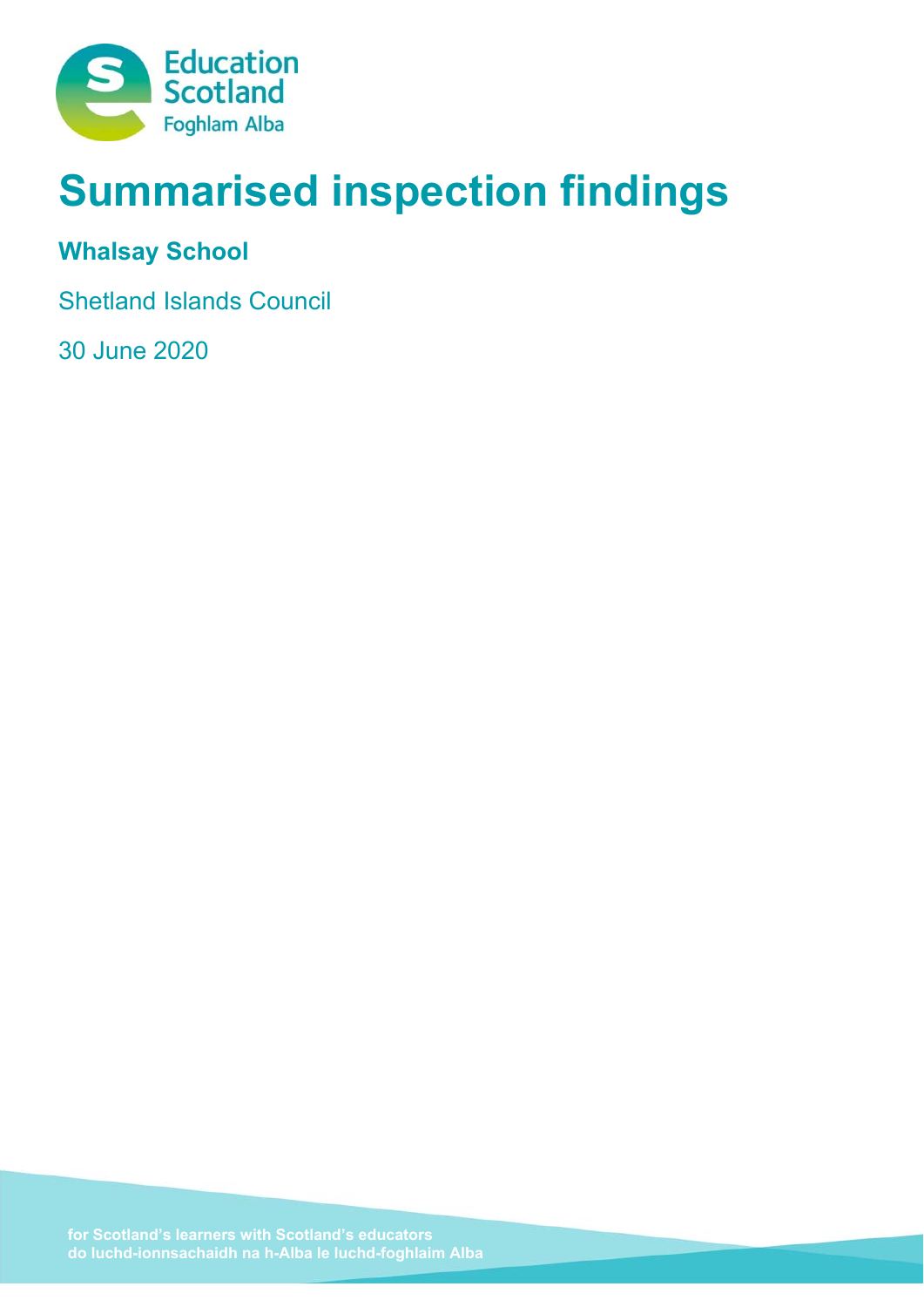School name Whalsay School Council: Shetland Island Council SEED number: 6104134 Roll (Sep 2018): Primary department 98, Secondary department 45**.** 

Attendance is generally above the national average.

In February 2019 fewer than 5% of pupils were registered for free school meals. In September 2018 no pupils live in 20% most deprived datazones in Scotland. In September 2018 the school reported that 19% of pupils in the primary department and 27% of pupils in the secondary department had additional support needs.

# Key contextual information

Whalsay School is an all-through school providing education for children and young people up to S4, with a nursery class, primary stages and secondary departments. It serves the island of Whalsay, to the east of the Shetland mainland. The nursery and primary education accommodation is purpose-built. They are situated a short distance from the secondary education accommodation. The island's leisure centre shares the same campus area as the nursery and primary departments.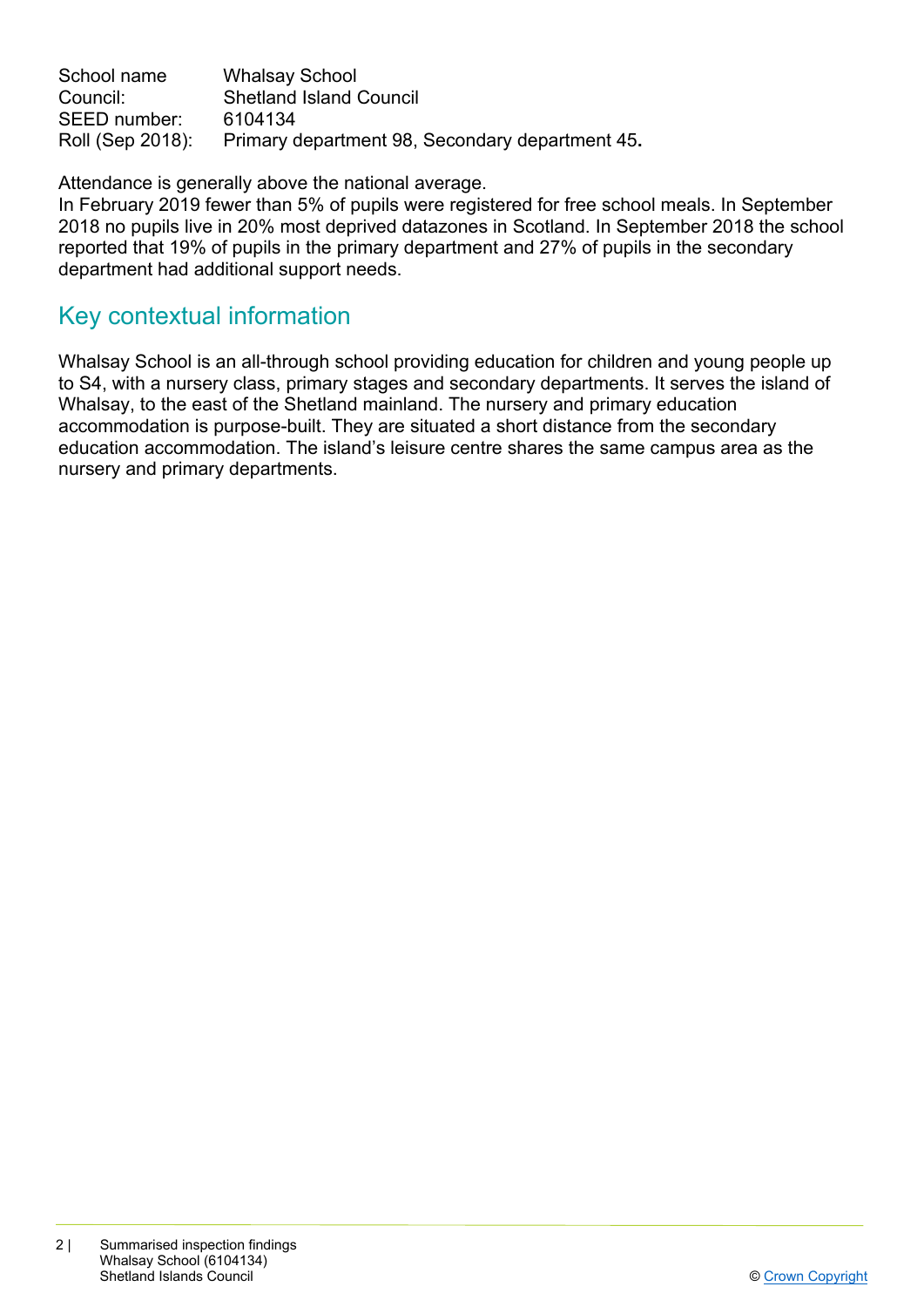| 1.3 Leadership of change | good |
|--------------------------|------|
|--------------------------|------|

This indicator focuses on collaborative leadership at all levels to develop a shared vision for change and improvement which is meaningful and relevant to the context of the school within its community. Planning for continuous improvement should be evidence-based and linked to effective self-evaluation. Senior leaders should ensure the need for change is well understood and that the pace of change is appropriate to ensure the desired positive impact for learners. The themes are:

- developing a shared vision, values and aims relevant to the school and its community  $\blacksquare$  strategic planning for continuous improvement
	- implementing improvement and change
- $\blacksquare$  Staff have worked well with the community to begin to clarify the school's purpose and sense of direction. The recent work has provided a foundation from which the school is developing a rationale for its curriculum for the primary and secondary stages. The rationale needs further development to fulfil its purpose as a clear basis for the curriculum, reflecting the needs of children and young people and their island community.
- n The school identifies 'Achieving Together' as a summary of its overall purpose and mission. The values of belonging, enjoyment, creativity, health and responsibility have been confirmed through consultation, and are now the focus for priorities in the school improvement plan. The values are the school's reference points, guiding its work to design and deliver learning experiences to promote children's and young people's attainment and achievement. Work continues to ensure that all children and young people see the values as relevant in their learning at all stages in school.
- $\blacksquare$  The school should develop a more precise and valid definition of its vision. This would provide a concise, accessible and memorable key to sharing its overall purpose with the community. Continuing effective collaboration with stakeholders, staff should also revisit school aims. These aims could form a foundation on which to begin defining high-quality learning and teaching and the characteristics of an excellent lesson in Whalsay School.
- n Staff's approaches to strategic planning are based on some appropriate use of self-evaluation to identify strengths and areas for development. They are not yet sufficiently skilled in using the national self-evaluation resource, How good is our school? (fourth edition). Currently, improvement planning focuses on a single year of development. This approach is helpful in setting out realistic targets and an appropriately small number of priorities. However, it does not provide the framework for longer-term development objectives, which would enable staff to take a more strategic view of pacing improvements.
- Although improvement planning of the nursery, primary and secondary departments is completed together, senior leaders should take greater account of the school's all-through status. Senior leaders and staff should build their skills and confidence in working with those sectors with which they are less familiar, including in respect of quality assurance. With the local authority's guidance and support, the headteacher has worked to ensure that teachers have the right capacities to meet the needs of the children and young people. The school's adoption of more recent local authority guidance on improvement planning has been helpful. That advice has enabled a clearer focus on the school's unique circumstances and needs.
- $\blacksquare$  Staff have undertaken a wide range of professional learning in recent years, demonstrating commitment to improving their practice. As a next step, senior leaders should ensure a closer focus of professional learning on school priorities. They should also seek ways of providing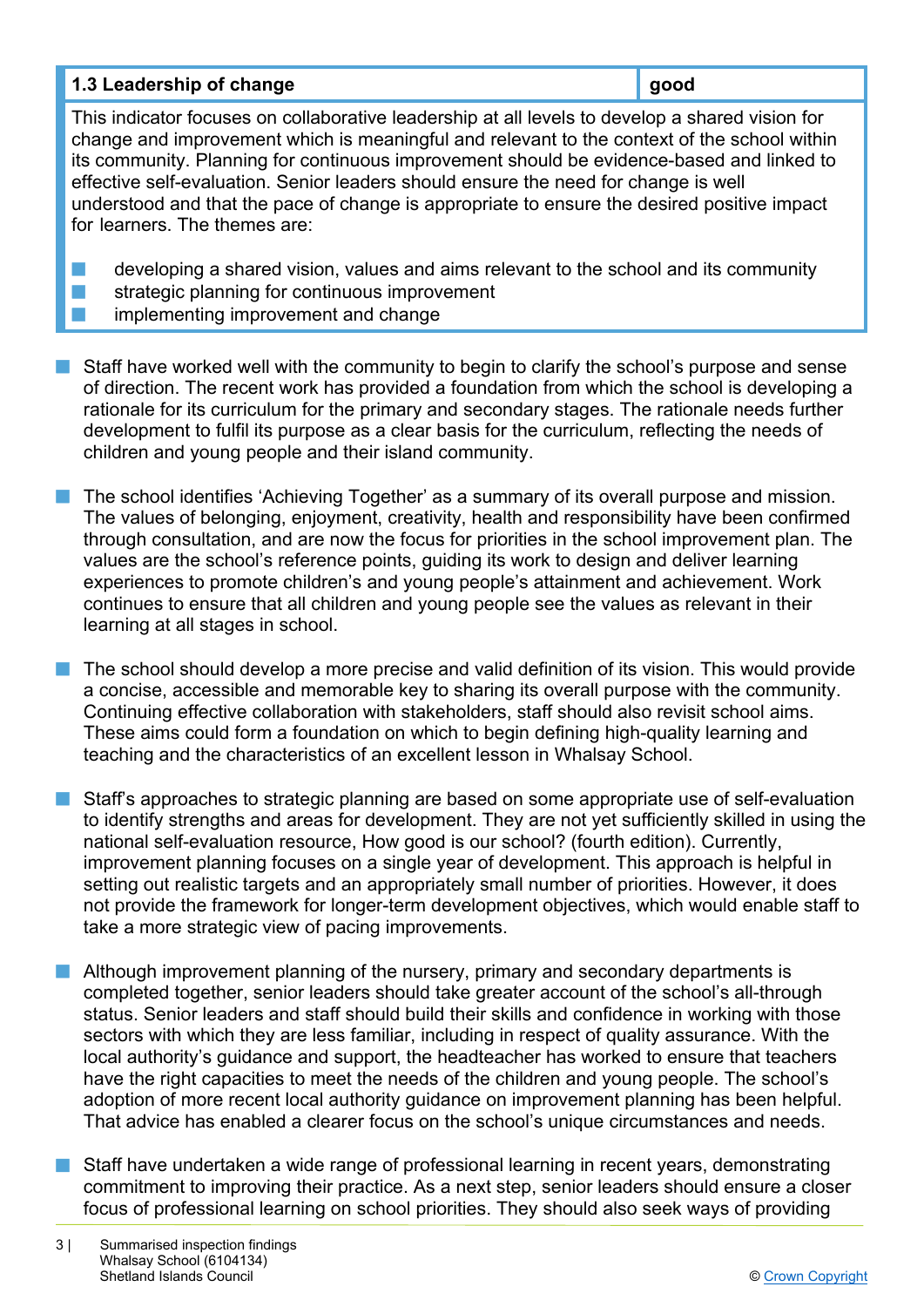opportunities for staff to share their professional learning to the benefit of the whole school community.

- $\blacksquare$  The school continues to implement improvements, spanning a range of children's and young people's experiences and outcomes. For example, enhancements of the curriculum have included improved provision for numeracy and mathematics across the primary and secondary stages. These improvements have included stronger involvement of parents, and useful resources to highlight numeracy in all areas of the curriculum. The school's plans for further improvements for numeracy include a greater emphasis on mental mathematical skills.
- $\blacksquare$  The headteacher has made significant progress in establishing a staff team capable, in time, of delivering a curriculum to meet the school's ambitions. He has shown sound judgement, creativity and resilience in dealing with challenging staffing issues. That significant investment of his time has been important in ensuring positive relationships and teamwork. His efforts have won him the support and respect of parents and the wider community. These achievements now position him and the school well, to take further steps to improve the school's performance, and to increase the pace of change.
- **n** Following on from the school's work on values, two working groups of staff have developed a better understanding of factors affecting the learning of children and young people. These groups have explored the importance of behaviours and creativity, respectively, as potentially strong influences on learning experiences and attainment. The work of the creativity group takes an appropriately broad and inclusive definition of the concept, which should support staff well in driving improvements in learning and teaching, and in the curriculum. It will be important that the relationships and behaviour working group seeks an equally forward-looking purpose and outcome. Participation in these groups is enhancing staff's professional skills and has the potential to impact positively on children's and young people's attainment and achievement.
- The headteacher has provided a positive role model for staff by designing and introducing learning experiences in the school's programme of wider achievement. These initiatives have included 'Fishing by Numbers', recognising the local importance of the fishing industry economically and culturally. The programme has capitalised on the high status of fishing in the school community, and used young people's motivation as a vehicle for promoting the development of skills in numeracy.
- The two job-share depute headteachers in the primary department are respected by staff, parents and children for being strong role models, the teamwork they have promoted, and the improvements they support. The skills which they and the headteacher demonstrate have the clear potential to drive improvements across the nursery, primary and secondary stages, including in those sectors with which they are presently less familiar.
- n School leaders are making good progress in implementing national priorities in Developing the Young Workforce (DYW), particularly around promoting vocational pathways. However, they recognise the need to improve consistency of implementation around the Career Education Standard (CES) across all curriculum areas.
- $\blacksquare$  Children and young people demonstrate significant capacity to take leading roles in the school. At the primary stages, children take on duties to support work in class and across the school, for example as members of the pupil council. Others act as Junior Road Safety Officers, or as leaders of sporting activities. Children at P6 demonstrated enterprising teamwork and leadership by successfully planning and delivering a school music concert, which was well supported by the local community. At the secondary stages, young people have opportunities to act as World of Work Ambassadors or Young Sports Ambassadors, or take on roles in the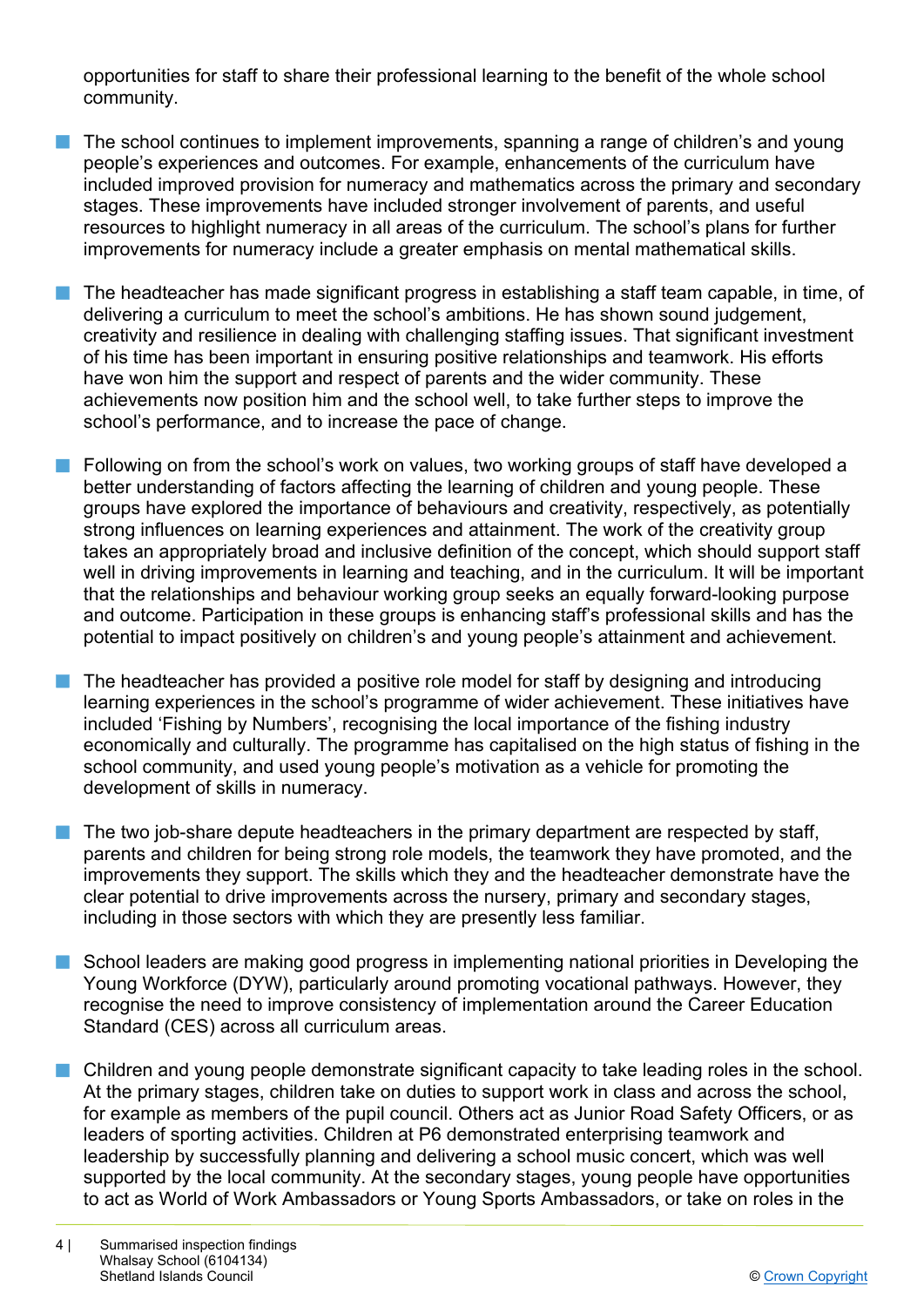pupil council. By the end of S3, all young people can achieve a qualification in leadership, supported by the school's Active Sports Coordinator. Participation in the Youth Philanthropy Initiative provides young people with valuable experience in negotiating and presenting ideas and proposals, contributing to their development as leaders. These leadership opportunities demonstrate, convincingly, children's ability to take on responsibilities.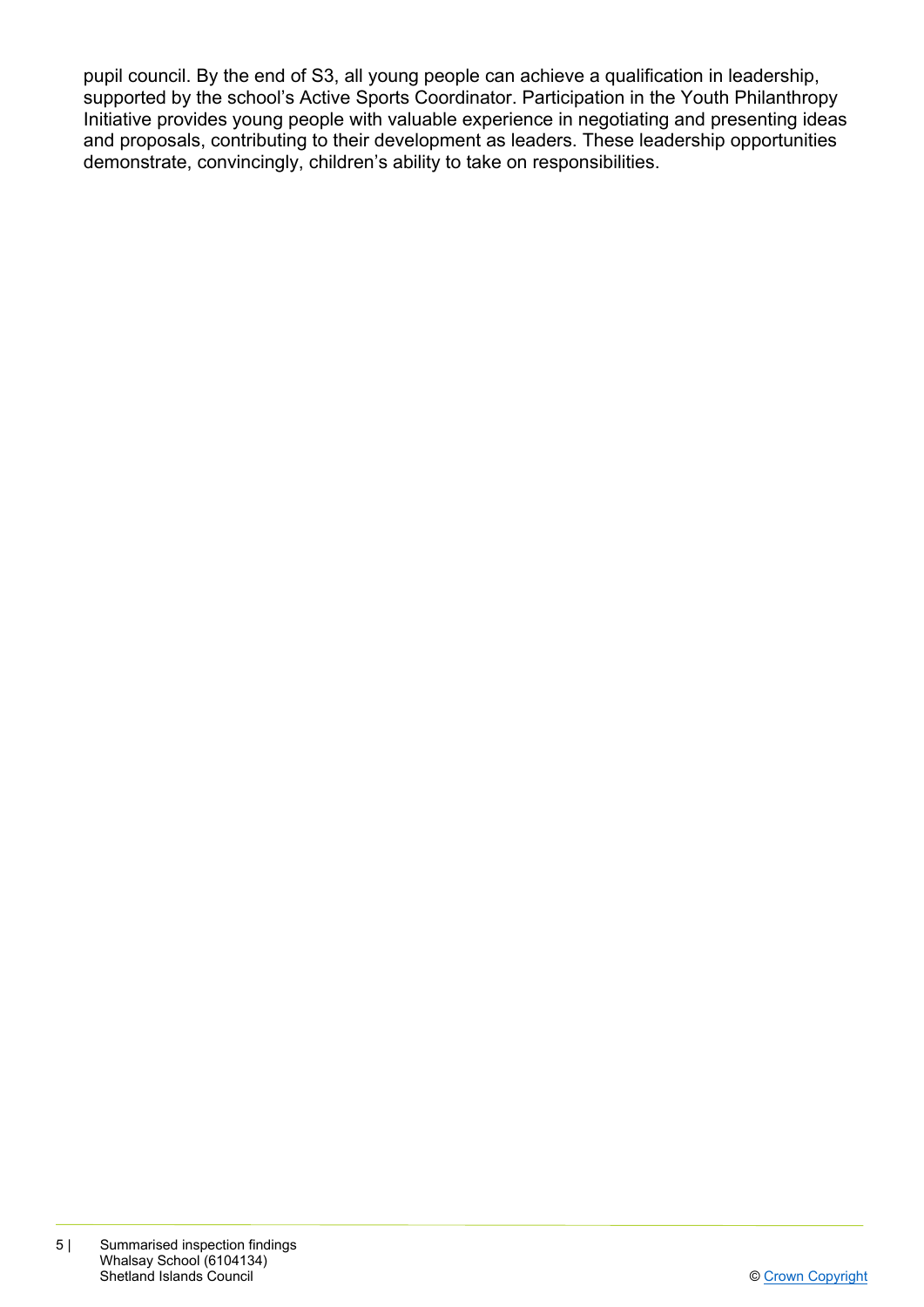| 2.3 Learning, teaching and assessment | $\vert$ good |
|---------------------------------------|--------------|
|                                       |              |

This indicator focuses on ensuring high-quality learning experiences for all children and young people. It highlights the importance of highly-skilled staff who work with children, young people and others to ensure learning is motivating and meaningful. Effective use of assessment by staff and learners ensures children and young people maximise their successes and achievements. The themes are:

- $\blacksquare$  learning and engagement
- $\blacksquare$  quality of teaching
	- effective use of assessment
	- planning, tracking and monitoring
- $\blacksquare$  The school has a welcoming, positive ethos. This is enhanced by the rich historical heritage celebrated by all staff and learners across the school. Almost all children and young people are motivated and keen to learn. There are strong, trusting relationships between teachers and children and young people, and amongst children and young people. There is a supportive atmosphere where all are treated with respect. As a result, children are confident to ask questions and seek help during lessons.
	- n In the majority of lessons, children are engaged well in their learning. Almost all children and young people participate and interact well during activities within and out-with the classroom. They also support one another well during group work. Children and young people have opportunities to work individually, in pairs and in small groups. In almost all lessons in the primary stages, the purposes and outcomes of learning are made clear. Children understand what they need to do to be successful. However, this is less consistent in the secondary department.
- **n** Overall, in most lessons, tasks, activities and resources are matched well to meet the needs of almost all children and young people. In the primary department, teachers provide well-differentiated learning activities that ensure children make effective progress. Across the school, there is scope to build on this existing good practice to allow all young people to make the best possible progress. For a few young people, the planned learning experiences are insufficiently challenging and the pace of learning is too slow. Teachers need to provide increased opportunities for children and young people to engage in active learning where they develop skills such as higher-order thinking and problem solving. In a few classes, children take responsibility for leading learning. Children and young people would benefit from experiencing increased independence in their learning where they take decisions, initiate and organise tasks and demonstrate self-reliance.
- n In the majority of lessons, digital technology is used effectively to support learning. Children and young people apply their research and presentation skills and share their thoughts and ideas confidently using digital technology. Primary staff are starting to make use of a progressive digital skills framework. In moving forward, the school should consider ways in which learners can independently access digital technology to support and challenge them in all areas of learning. Children in the primary department and young people from S1-S3 share reflections on their learning with their parents through blogs and e-portfolios.
- In most lessons, teachers provide clear explanations and instructions. Across the school, children and young people receive feedback, which helps them to understand themselves as learners. In a few examples, high-quality feedback is linked well to the progression of skills and knowledge, leading to learners building on prior learning. Written feedback is most effective when teachers identify next steps in children's writing at the primary stages. The school should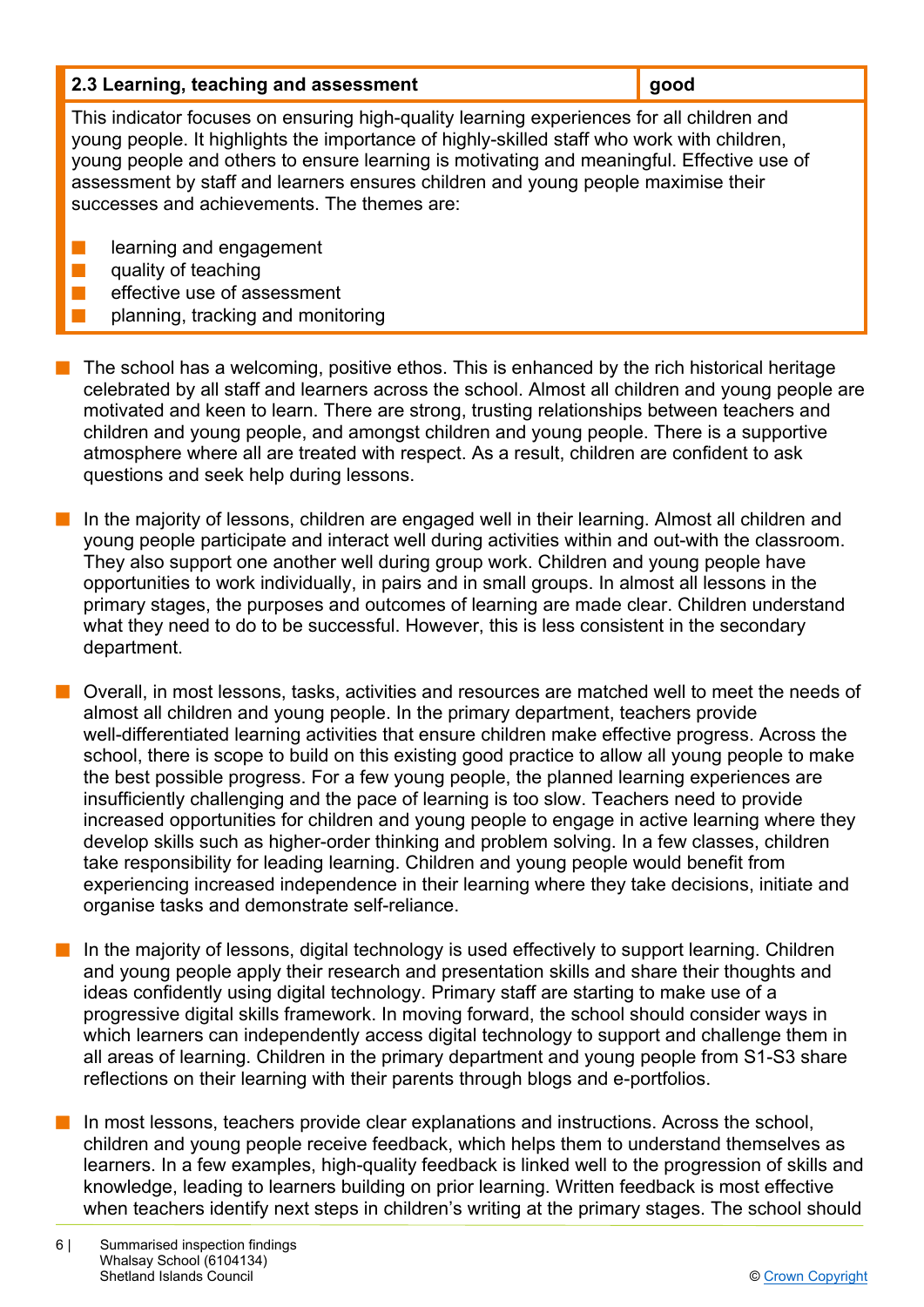develop a shared understanding of pedagogy and define what effective learning and teaching should look like. The staff teams across all stages should ensure they develop consistently high-quality learning and teaching though an agreed learning and teaching framework. This will inform reflective, professional dialogue, empower staff and help share effective practice.

- n The school uses a varied range of assessment evidence, including Scottish National Standardised Assessments, to help determine how well children and young people are progressing. In most lessons, children and young people have opportunities to self and peer-assess. Teachers should continue to develop their understanding of the range of assessment data available to inform them when planning next steps in children's and young people's learning.
- $\blacksquare$  Teachers of young people in S4 have a clear understanding of standards in National Qualifications and plan a range of appropriate assessment activities. Young people receive effective feedback on progress and next steps through learning conversations with their subject teacher and through written comments and reports.
- n Teachers are at an early stage in developing confidence in how they assess when children and young people have achieved a Curriculum for Excellence (CfE) level. Staff should continue to work with each other, to build greater confidence and capacity to make informed judgements about progress in learning. In the current year, all staff have engaged in moderation activity with a focus on literacy. The school should continue to develop further strategies to ensure the reliability and validity of teacher judgements. In the secondary stages, there is scope for gathering evidence about how curricular areas are contributing to young people's progress in levels of literacy and numeracy.
- $\blacksquare$  The school has started to develop approaches to tracking and monitoring. This includes information about children and young people's progress in literacy, numeracy and health and wellbeing. This provides valuable information about those who face potential barriers and those with protected characteristics. Senior leaders should continue to evaluate the impact of the tracking system and engage all staff in discussions about the progress of all children and young people. There is a need to develop an overview to monitor young people's progress across all curricular areas in the secondary stages.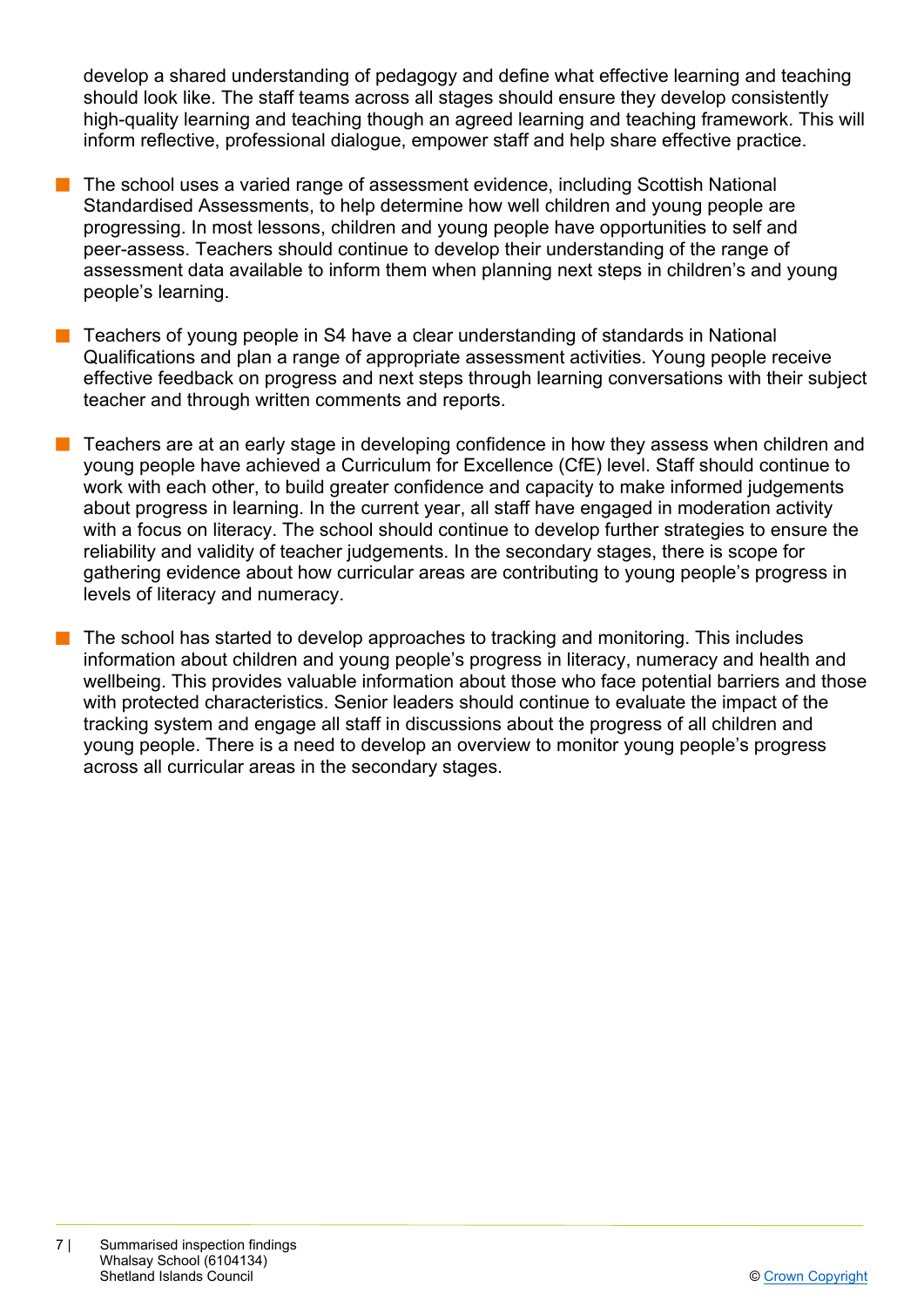## **2.2 Curriculum: Learning pathways**

- n The school community has identified building resilience and developing transferrable skills for the future as among key skills they wish their children and young people to develop through the curriculum. It has also identified certain unique features such as community, location, vocational education and employment, which should underpin the curriculum. These provide a promising point from which to develop a curriculum rationale that is tailored to the unique island context and culture of Whalsay. A few curriculum areas' approaches to interdisciplinary learning and courses, such as rural skills in the secondary, are already taking account of a wide range of aspects of the school's context.
- $\blacksquare$  Staff across the school are making use of a numeracy framework and engaging with the National Benchmarks to support assessment of children and young people's progress. There are plans to extend engagement with a literacy progression framework from next session. Primary staff involve children in planning through the use of their floorbooks. Staff in the secondary department are engaging with experiences and outcomes to inform course planning within curriculum areas.
- $\blacksquare$  The school makes good use of learning pathways to support teachers in planning of experiences and outcomes in literacy and numeracy in the primary department. This use is at early stages, but is already showing benefits in staff's understanding of where children are in their learning and planning their next steps. The school has introduced pathways in curriculum areas such as '1+2' languages, and digital technology. Their use is at very early stages and they are currently being used to ensure fuller coverage of experiences and outcomes in the curricular areas. There are plans to introduce local authority learning pathways across all curriculum areas in the primary department.
	- Senior leaders are aware that there needs to be better continuity and progression in children and young people's learning across the broad general education (BGE). This is particularly relevant to the school's all-through context. There needs to be much greater sharing of information between the nursery and the primary, as well as between the primary and secondary departments. This should avoid repetition of topics and placing an unnecessary ceiling on children and young people's progress. This should also support increased momentum in the pace of learning. Building more effectively on what young people have learned and achieved at the primary stages could be achieved by sharing tracking and planning throughout the BGE.
- $\blacksquare$  Despite the significant challenges presented by difficulties in staffing and the rurality of the school, the school provides access to all curricular areas for all children and young people. Digital solutions, such as distance learning in Spanish and accordion are helping to overcome barriers. However, digital connectivity can be a barrier to successful delivery. In the senior phase, staff provide a range of opportunities to specialise across the curriculum. Young people have good access to personalisation and choice. At the end of S3, young people choose courses in seven National Qualifications. There is an eighth column, which provides flexibility in areas such as in personal and social education, religious and moral education, as well as more individualised pathways for young people.
- n Almost all young people in S3 and S4 take part in Skills for Work and vocational pathways programmes at local colleges. These programmes are organised as part of the vocational pathways initiative managed in partnership by Shetland Island Council's (SIC) Schools Service, Shetland College and NAFC Marine Centre. Young people take advantage of vocational programmes, not on offer in the school, such as aquaculture, construction crafts, hairdressing,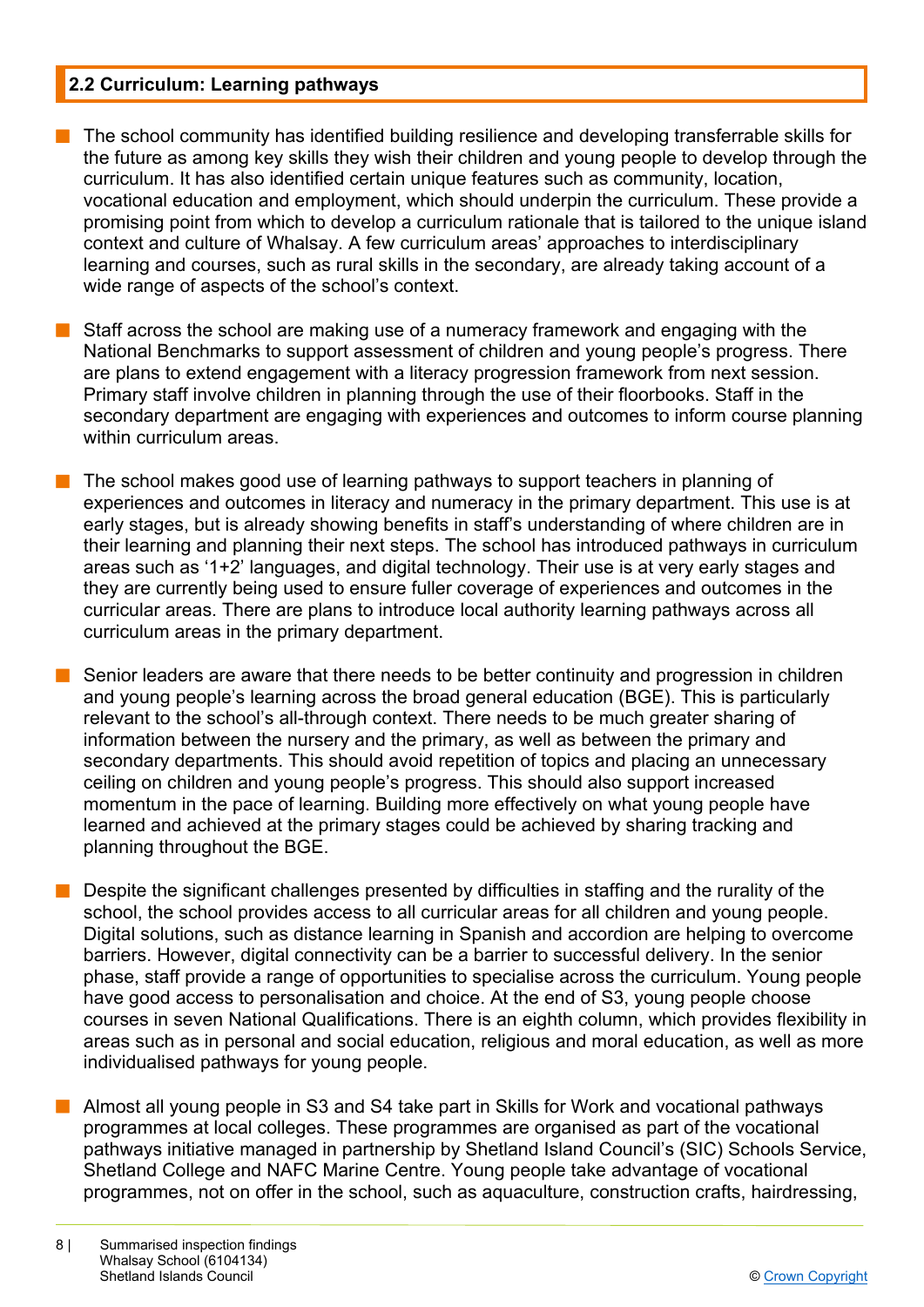maritime skills, sound engineering and video production. These allow young people to become familiar with the world of work and employment-related practical experience.

- $\blacksquare$  Partners contribute to both the school curriculum and to bespoke support arrangements the school puts in place for individual young people. This increases the skills and self-esteem children and young people have. For example, Active Schools run a Leadership Academy programme, which engages young people from S1-S3 well and increases their creativity skills such as problem solving. Shetland College run digital literacy courses for local adults in the school library, on occasion the school has supported individual young people to participate where this best meets their learning needs.
- The school is supported well by their Skills Development Scotland (SDS) careers adviser who plans activities in line the School Partnership Agreement (SPA). This is reviewed regularly to ensure it meets the needs of the young people. Careers staff provide helpful career advice to young people, which includes group-work and individual consultations with all pupils. Visits are scheduled to coincide with times when year groups are making course choices and associated parents' events.
- The development of the CES and Career Management Skills (CMS) is not yet incorporated fully within subject delivery. This is resulting in missed opportunities for reinforcing and consolidating CMS of young people. School leaders recognise there is scope to improve this through future joint working with SDS through a revised SPA.
- n The school works well with SIC schools' work experience coordinator to identify suitable work experience opportunities for S3 pupils, in line with SIC's arrangements. All young people in S3 take part in work placements and this has helped them develop a range of useful employability skills.
- Senior staff make good use of local labour market intelligence to inform aspects of curriculum planning and young people's future aspirations for employment. Staff use their local knowledge and contacts to engage effectively with employers in different industry sectors across the curriculum. There are examples of productive employer links which support well young people's learning and understanding of local industries.
- **n** Young people who move to Anderson High School to complete their senior phase have the opportunity to take Foundation Apprenticeships at SCQF level 6. In the current S4 cohort who are moving in June 2020, the majority have chosen to include a Foundation Apprenticeship as part of their studies.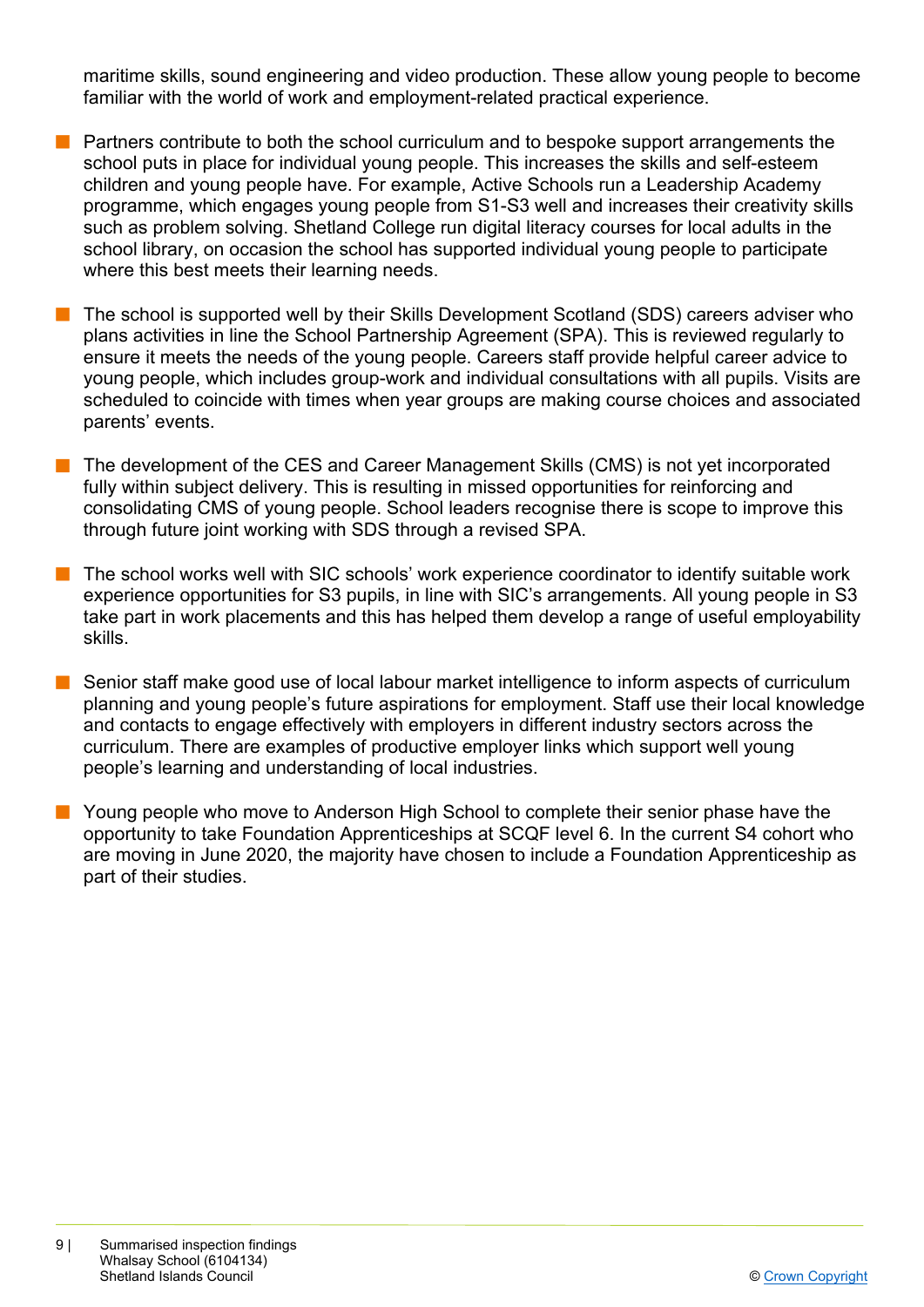#### **2.7 Partnerships: Impact on learners – parental engagement**

- $\blacksquare$  Parents and families are very proud of the school and the key role it plays in their island community. Almost all parents say that their child likes being at Whalsay School, that they feel safe and that they are treated fairly and with respect. Almost all report that the school is well led, although a minority of parents feel their views are not taken into account when changes are made in the school. A few parents would like more information about how their child is assessed and how the school can support them to develop their child's learning at home.
- The school uses a range of ways to communicate with parents including letters, newsletters, text messages and social media. A closed social media page and the school website have improved communication between home and school. There are high levels of parent participation in parents' evenings. The school plans to build on curriculum events, for example, the numeracy open afternoon, to further engage parents in supporting learning.
- n Parent and community partners are encouraged to be involved in the life of the school. Volunteers support the school, for example, in launching the School of Rock project and fundraising for play equipment in the school and installing it in the playground.
- n The Parent Council meets termly and is very well organised. It has representation from the nursery class through to the secondary department. It undertakes fundraising to support the school in subsidising events and buying resources to enhance the learning environment.
- The Parent Council has been involved in developing the school values and rationale and agreeing the priorities in the school improvement plan. As planned, the school should continue to seek ways to further engage parents in supporting learning and evaluating the impact of the curriculum in raising attainment and achievement.
- The school has a productive partnership with SDS which results in useful support for pupils. The SPA is jointly negotiated, approved and monitored routinely to review progress towards delivery.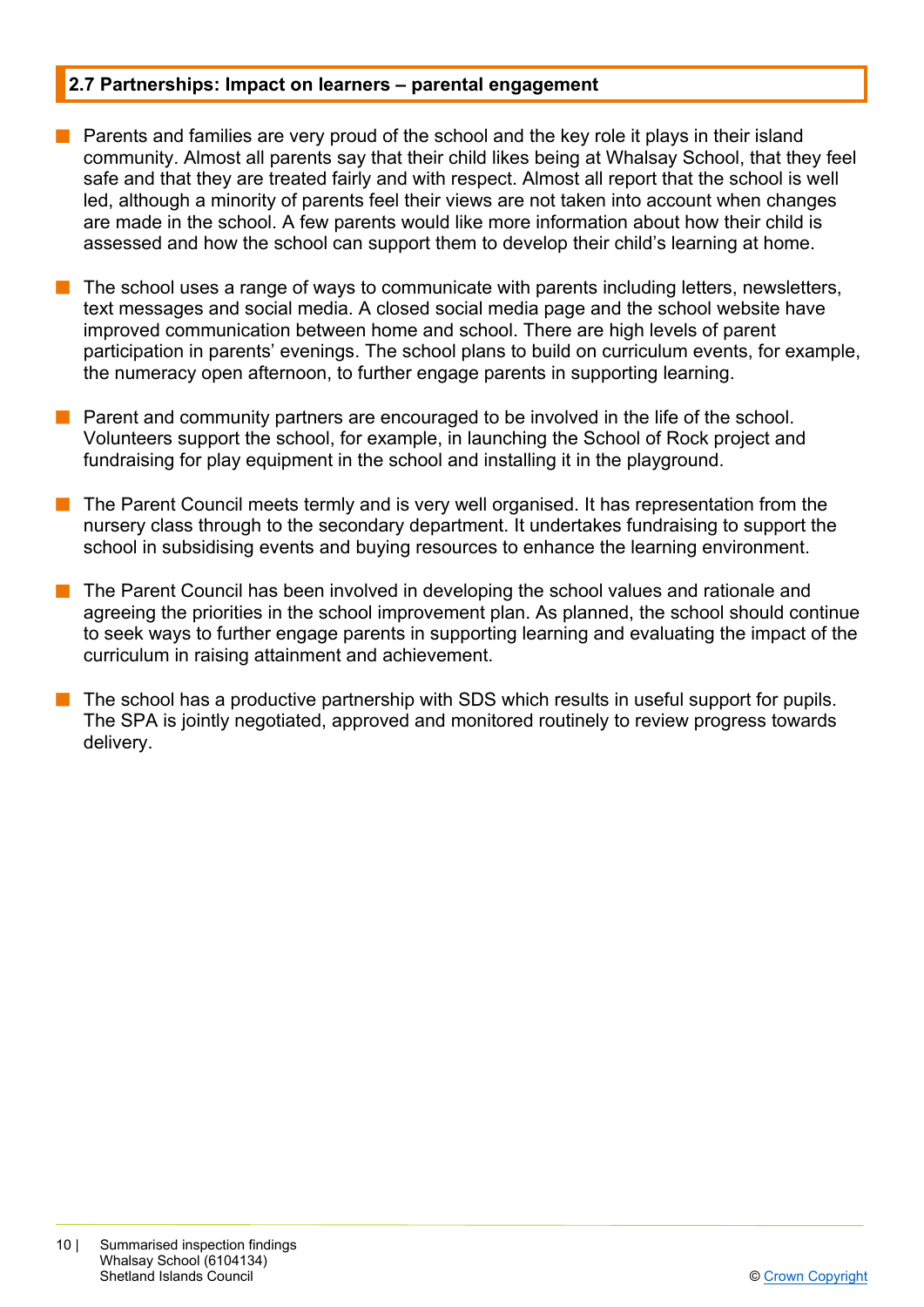# **2.1 Safeguarding**

**n** The school submitted self-evaluation information related to child protection and safeguarding. Inspectors discussed this information with relevant staff and, where appropriate, children. In addition, inspectors examined a sample of safeguarding documentation. Areas for development have been agreed with the school and the local authority.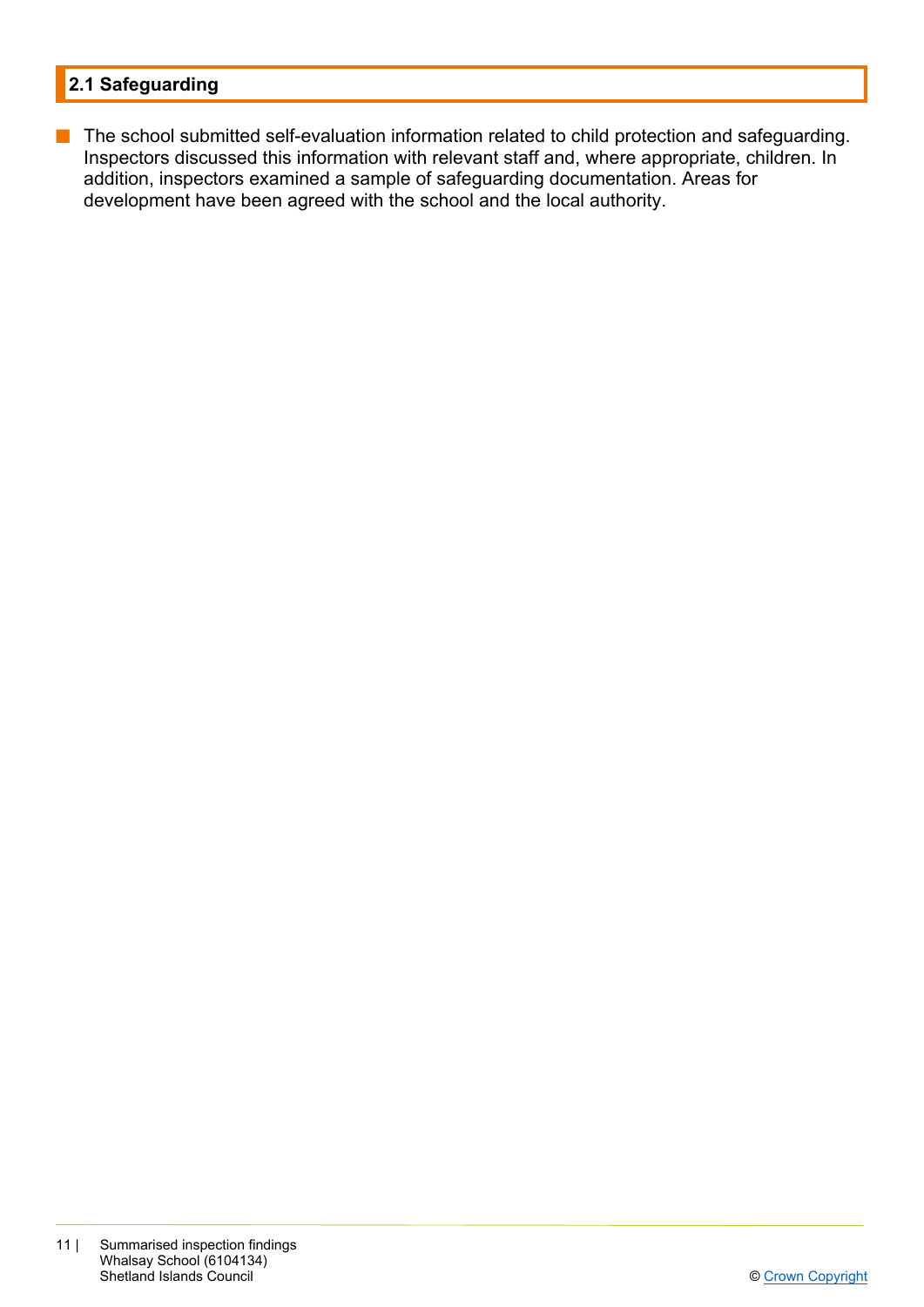## **3.1 Ensuring wellbeing, equality and inclusion inclusion** and **good**

This indicator focuses on the impact of the school's approach to wellbeing which underpins children and young people's ability to achieve success. It highlights the need for policies and practices to be well grounded in current legislation and a shared understanding of the value of every individual. A clear focus on ensuring wellbeing entitlements and protected characteristics supports all learners to maximise their successes and achievements. The themes are:

- $\blacksquare$  wellbeing
- $\blacksquare$  fulfilment of statutory duties
- $\blacksquare$  inclusion and equality

 $\blacksquare$  Across the primary and secondary departments, the school has a positive ethos founded on strong values. It is inclusive in its support for children, young people and their families. The staff team demonstrates respect for children and young people and values them as individuals. The school places significant importance on positive relationships and responsibilities as key features of its success in promoting wellbeing. The school is valued by the community for its approaches to supporting wellbeing for children, young people and their families.

The headteacher leads weekly support for learning meetings with key staff, to monitor children and young people's progress, and ensure initiatives and support strategies are effective. They address concerns raised by staff or parents and access appropriate supports as necessary. There is a professional working group tasked with developing a whole-school approach to restorative practices. Staff across the school, support positive behaviours consistently and this is reflected in almost all interactions throughout the school.

n Staff who have support for learning roles work effectively together to provide targeted support for individuals. Staff involve parents in planning meetings and include children's views when planning targets and next steps. Children and young people should be more aware of their targets to help them take more ownership of their learning. Interventions and individualised support for families are leading to improved attendance. Support for learning staff are valued for their contribution to helping children succeed in their learning and work well together in teams. Staff know children and their families very well. They model positive relationships founded on mutual respect and provide a caring environment for children and young people. Children and young people behave very well.

■ Across the school children and young people support one another well and show empathy for others. Teachers and support staff work effectively together. The teamwork in the primary department is an important strength. Staff share their expertise and provide professional support to one another. The school should consider building further on its positive ethos through developing a whole-school approach to nurture. This should strengthen consistency throughout and take forward the promising work started on positive behaviours.

 $\blacksquare$  Almost all children and young people feel safe in school and know how to get help when they need it. Most children and young people have a good awareness of the wellbeing indicators and their understanding of these is developing well. Staff now need to develop systematic and regular use of the wellbeing indicators to ensure all children and young people have an increased understanding of their own progress in wellbeing. Staff across the school should evaluate the recently implemented resources to ensure progression in learning. There is potential for the school to demonstrate improved outcomes for children through developing consistency in the assessment of health and wellbeing.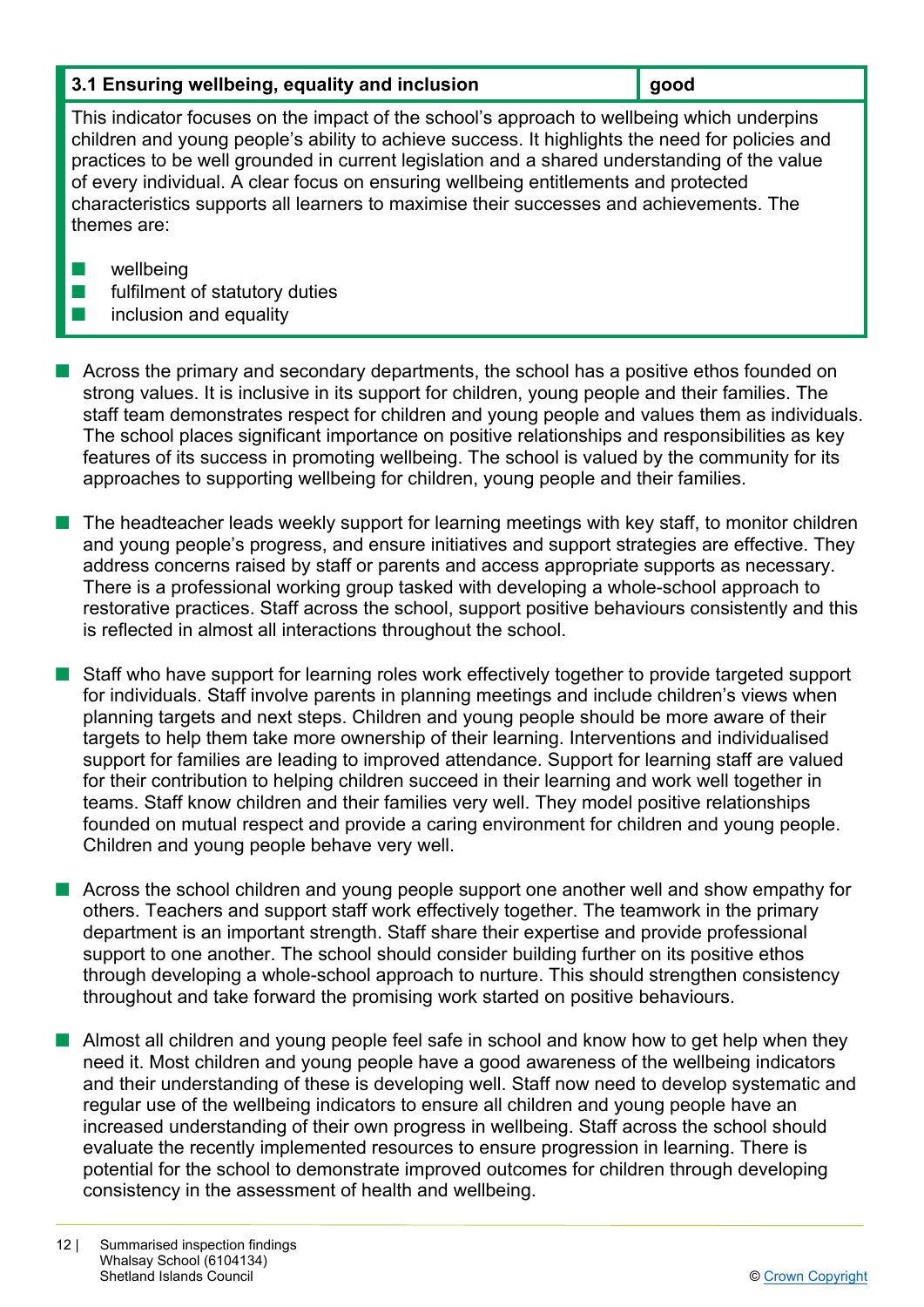- $\blacksquare$  The school works effectively with partners to provide support for children, young people and their families. Partners' input in the personal and social education programme helps young people to gain greater understanding of issues such as consent. Health professionals regularly engage with the school. They contribute to effective support for individuals, and commendably, children and young people's high standards in dental health.
- **n** Key duties of the Health Promotion and Nutrition Act are being met and food and drinks provided at mealtimes meet the required standards.
- $\blacksquare$  Children and young people are developing a good understanding of the importance of healthy lifestyles. Most children and young people participate in sporting activities offered at after school clubs. Primary children are developing leadership skills successfully through their play leader roles, encouraging others to participate in play activities. Sports Ambassadors in the secondary department use their skills in leadership and teamwork successfully to promote increasing numbers participating in sports. The Active Schools initiative encourages young people to be active and to try a variety of sporting activities. Young people benefit from access to extensive sports facilities including the full-sized all weather football pitch. They are successfully developing a competitive and community spirit through netball and football training and matches. There is a need to ensure all children and young people feel they have equal opportunities to participate in team sports. Children and young people are developing skills in swimming at the nearby leisure centre and the school ensures there are no barriers to participation.
- $\blacksquare$  The school, in partnership with parents and partners, has identified the importance of ensuring children and young people understand the safe use of the internet. This is a successful whole-school focus and children can articulate how to keep themselves safe. At the secondary stages, young people understand gender stereotyping and age appropriateness of digital games. The Eco Group is actively pursuing sufficient success to gain the school's first green flag. It is successfully raising awareness of environmental issues and encouraging others to be responsible citizens by conducting litter surveys and a beach clean at North Voe. Young people in the secondary department participate in the Youth Philanthropy Initiative and lead support for local charities.
- $\blacksquare$  The pupil councils are active in their role and take forward the views gathered from children and young people. The school should consider ways in which children's and young people's views can be heard through further use of national guidance self-evaluation tools, such as How good is OUR school? (HGIOURS). The school and young people would benefit from collaborating together and building on the positive relationships and responsible citizenship work, by developing further their understanding of the United Nations Convention on the Rights of the Child.
- $\blacksquare$  Senior leaders have a good understanding of statutory requirements in relation to wellbeing, equality and inclusion.
- The school's resources for health and wellbeing ensure children and young people learn about equality, diversity and discrimination. The ongoing development and evaluation of the health and wellbeing curriculum should provide teachers with the opportunity to ensure continuity and progression in the all-through school context. The school should now develop its equalities policy to more clearly define its work on inclusion and ensure a shared understanding of diversity and equality. This needs to reflect the context of the school and what it wants to achieve through its curriculum rationale. This will support the school's drive to build young people's resilience and develop transferrable skills for the future as outlined in the school improvement plan.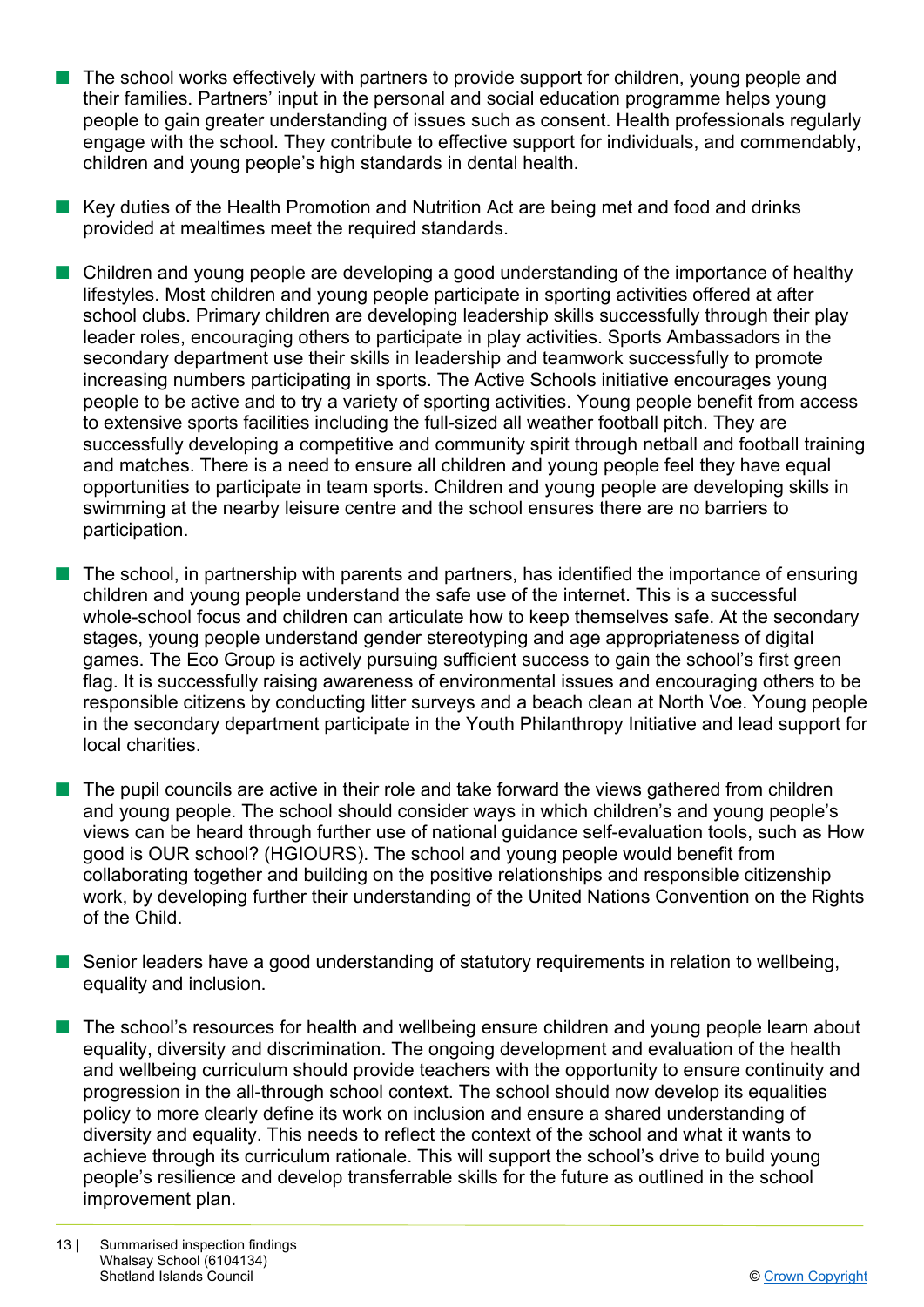| 3.2 Raising attainment and achievement | $\vert$ good |  |
|----------------------------------------|--------------|--|
|----------------------------------------|--------------|--|

This indicator focuses on the school's success in achieving the best possible outcomes for all learners. Success is measured in attainment across all areas of the curriculum and through the school's ability to demonstrate learners' achievements in relation to skills and attributes. Continuous improvement or sustained high standards over time is a key feature of this indicator. The themes are:

- $\blacksquare$  attainment in literacy and numeracy
- $\blacksquare$  attainment over time
- $\blacksquare$  overall quality of learners' achievement
- $\blacksquare$  equity for all learners

# **Broad General Education Attainment in literacy and numeracy**

- Overall, levels of attainment in literacy and English and numeracy and mathematics are good.
- **n** Most children in the primary department are making good progress in literacy and numeracy.
- In 2019, by the end of S3, all young people in the secondary department achieved CfE third level in literacy and numeracy and most achieved literacy and numeracy at CfE fourth level.

# **Primary stages**

# **Attainment in literacy and English**

■ Overall, the standard of literacy and English attainment across the school is good. Most children are making expected progress. Children who require additional support are making appropriate progress.

# **Listening and talking**

■ Almost all children are making good progress in listening and talking. Across the primary department, children listen well to instructions from adults and speak with confidence to one another. Most share their ideas confidently when working in pairs. At the early level, children take turns when listening and talking to each other. They follow instructions carefully and are independent in their learning. They are confident in class routines and when making choices about activities. At first level, almost all children listen attentively. They share their thoughts and ideas appropriately and are confident in making contributions when discussing books they have enjoyed reading. They are developing social skills in co-operative groups and ensure everyone takes part equally. By second level, most children are articulate in sharing their opinions and build effectively on one another's ideas. They are confident in taking roles in mixed groups and responding to questions from teachers. They apply their presentation skills through leading assemblies. They are confident in promoting their dialect.

# **Reading**

■ Overall, most children are making good progress in reading. At the early level, almost all children recognise initial sounds and simple common words. They are confident in using their phonic skills to attempt new words when reading aloud. Children working at first level are enthusiastic about reading and use their skills well in a variety of learning contexts. They are becoming skilled in using expression when reading a play script and reading together in groups. They are enthusiastic readers and enjoy selecting books from the well-stocked school library. By second level, most children read for enjoyment and with good comprehension. They recognise the techniques of authors to influence readers and the use of emotive language.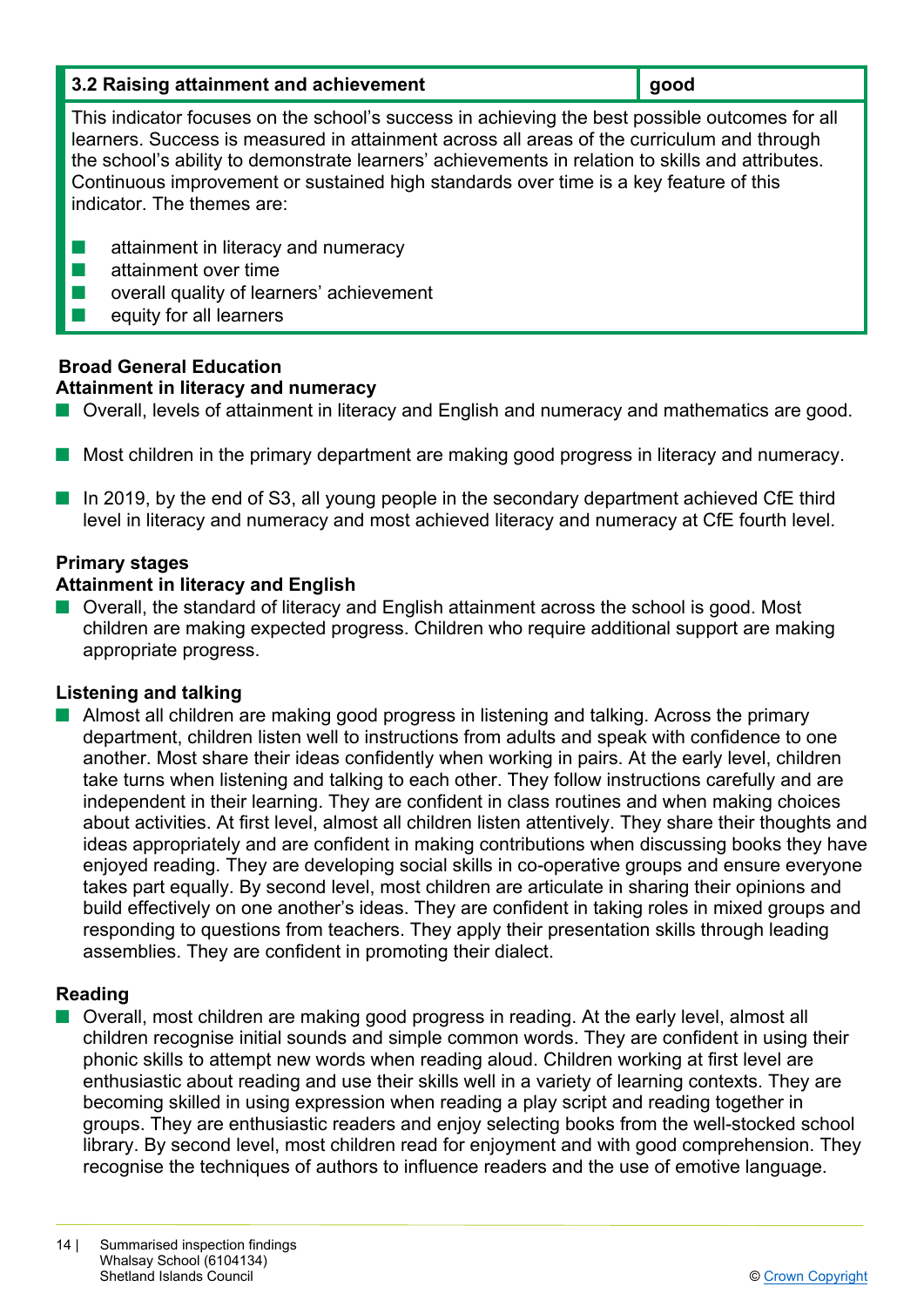They select fiction books from the school library and read regularly for pleasure. They apply their skills in reading to research topics using non-fiction texts and the internet.

# **Writing**

■ Overall, most children are making good progress in writing. At the early level, most children are developing the confidence to write independently. A few form words legibly to form sentences and simple stories. At first level, most children organise their writing appropriate to the tasks they are given. They apply writing skills across the curriculum and write for a variety of purposes. At second level, most children are making good progress. They write well-crafted factual reports and imaginative stories. Writing is contextualised well and children apply their skills in a variety of genre. Teachers across the school should continue to share samples of moderated writing to support consistency in expectations.

#### **Attainment in numeracy**

- Most children attain well in numeracy at the primary stages, and almost all enjoy their mathematical learning experiences. By the end of P1, most children achieve CfE early level. The majority achieve CfE first level by the end of P4, and the school has taken steps to begin to increase the proportion achieving this level. By the end of P7, almost all children achieve CfE second level. A few progress further with specific aspects of CfE third level.
- $\blacksquare$  Most children demonstrate effective skills in mental calculations and problem solving, supported by the appropriate focus which staff place on these skills. However, staff place too much emphasis on text book resources, associated too closely with each stage, as a means of ensuring structure to learning. That approach places unhelpful limits on children's attainment as it fails to recognise, sufficiently, individuals' different rates of progress. This over-reliance on texts also results too often in abstract tasks. Staff should revise programmes in mathematics. They should provide challenge more appropriate to the needs of individual children, and focus more on real-life contexts in which children can apply their numeracy skills. Staff should also keep the use of its core mathematics digital resource under review, to ensure the best overall balance to the mathematics programme and to approaches to learning and teaching.

#### **Number, money and measurement**

n Most children make good progress in number, money and measurement. Children working at CfE early level develop their number skills through practical tasks such as gathering samples of natural materials for an information handling task. Working at CfE first level, children can apply the idea of fractions to sharing a pizza with friends. They enjoy using an interactive digital resource, working at speed to calculate a quarter, a third and a half. A few children found these tasks too easy. By P4, working at CfE first level, children can identify all the coins and notes in everyday use, and can work out different combinations of coins to achieve a specific sum of money. Children working at CfE second level use analogue and digital clocks well, converting between the two and using 12-and 24-hour examples confidently. Most can estimate distances and times with accuracy and appropriate units. For example, they suggested using centimetres to measure a pencil, and metres to estimate the length of the Zephyr fishing boat. By the end of P7, most children use the four number functions with confidence, and demonstrate effective mental skills.

#### **Shape, position and movement**

n Most children make good progress in their knowledge and understanding of shape, position and movement. Children working at CfE early level can identify some two-dimensional shapes, for example relating to their task on data handling. Working at CfE first level, children enjoy exploring the concept of symmetry, using mirrors to reflect shapes in grids. Children working at CfE second level make confident use of expressions relating to position and movement. By P7,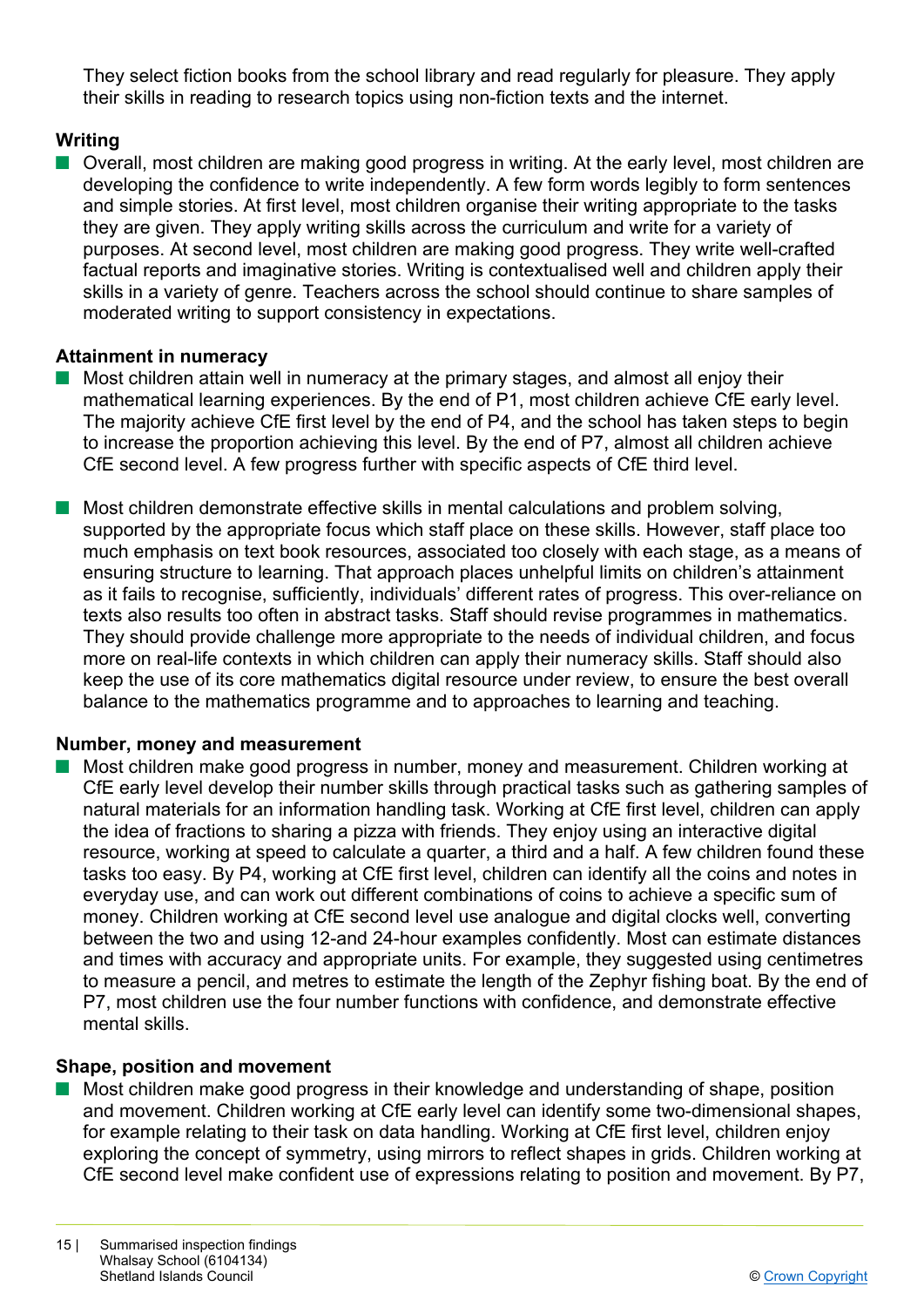working at CfE second level, children can describe different angles and a good range of two-dimensional shapes and three-dimensional objects.

## **Information handling**

 $\blacksquare$  Working at CfE early level, children can sort natural materials into similar sets. They can apply criteria such as colour or texture, and use Venn diagrams to identify where two criteria are met. Progressing through CfE first level, children show good understanding of how to gather, organise and present data from a range of surveys, with their work displayed around the school. Children make appropriate use of techniques such as tally marks when, for example, they carry out a survey of favourite brands of sport shoe. Children working at CfE second level demonstrate effective progression of information handling skills. They are knowledgeable about different forms of graphical presentation, such as line graphs and histograms, explaining when each is more appropriately used. Children working at CfE second level also demonstrate important knowledge of how to use digital resources to process and present data. P7 children working in a focus group were very capable numeracy problem solvers, and applied their skills well to new mathematical challenges.

# **Attainment over time**

#### **Broad general education**

- $\blacksquare$  The school has identified declines in attainment data in writing and reading at CfE first level. Staff have developed strategies to address these as a matter of priority. They have used Scottish National Standardised Assessment data in numeracy to identify any gaps children or young people have in knowledge or skills in numeracy and are addressing these.
- There is moderation activity at second level in literacy and numeracy across the primary and secondary departments. This is a recent initiative, which is beginning to support an increasing understanding of standards amongst all teachers. This will support children and young people by clarifying professional judgements and increasing expectations. Going forward, it is key that staff share and support the progression of children and young people across all stages.
- $\blacksquare$  Senior leaders have begun in the past two years to collate evidence of attainment in literacy, numeracy and health and wellbeing. This is providing a system, which will allow them to gather relevant data and analyse trends over time. Senior leaders have not yet gathered and analysed data for attainment across curriculum areas throughout the BGE in both primary and secondary departments. The school is currently unable to provide evidence of attainment over time throughout the BGE.
- $\blacksquare$  Senior leaders and pupil support staff are using data in a way that supports early identification and strategies to support children and young people who are not progressing well in their learning, or face barriers to their learning. This is leading to improved rates of progress across the school.

#### **Senior Phase**

 $\blacksquare$  As the number of young people in each school year is small, care has been taken when interpreting and analysing data. In order not to identify any of the small number of young people taking qualifications, HM inspectors have not always used quantitative terms.

#### **Literacy and numeracy**

■ All young people in S4 from 2016-2019 attained literacy at SCQF level 4 or better. Almost all young people in S4 attained numeracy at SCQF level 4 or better from 2016-2019. Teachers share attainment information with Anderson High School to support progression, subject choice and achievement of aspirations.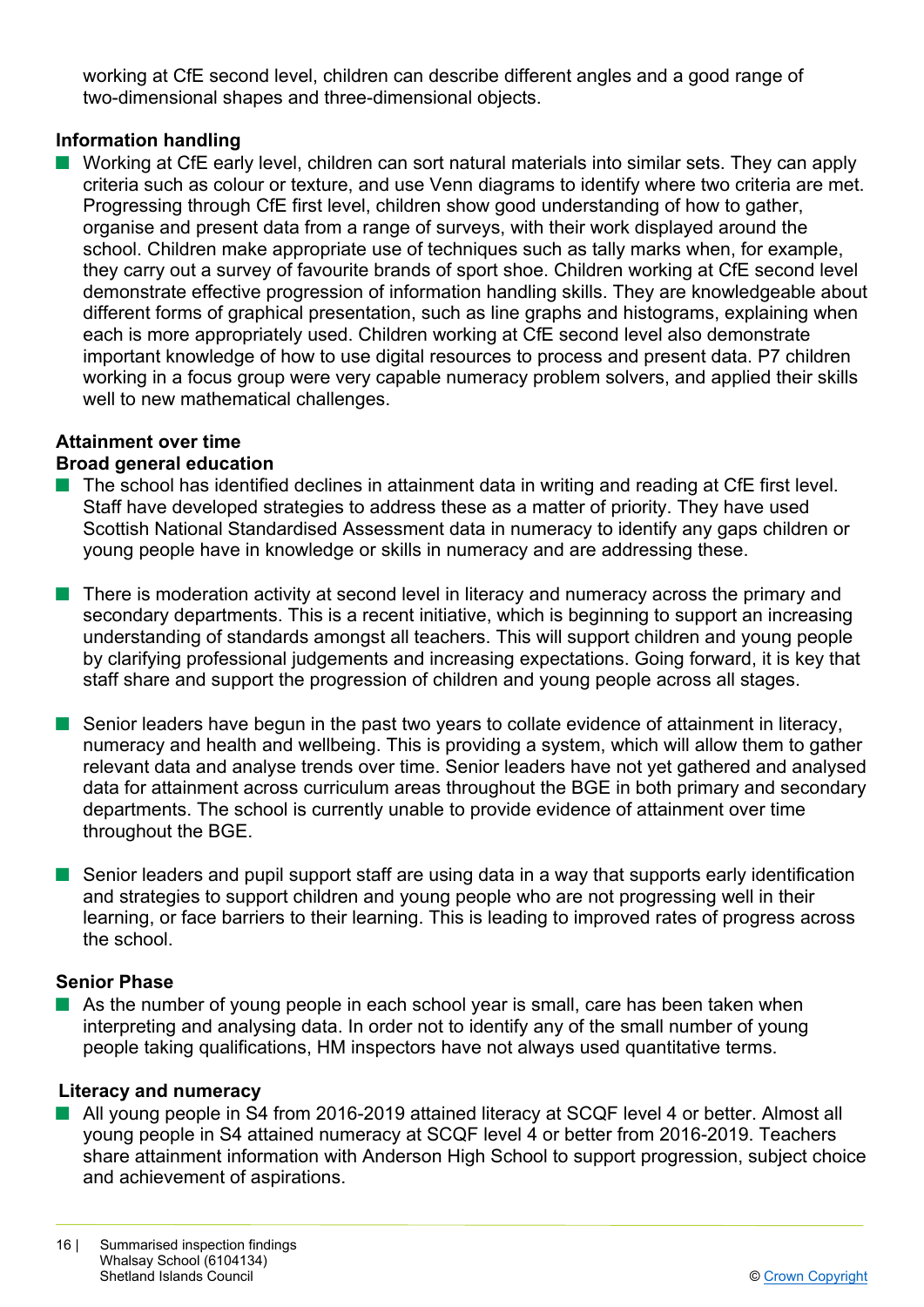**n** In S4, the school has strong levels of attainment and young people perform consistently well in National Qualifications up to SCQF 5 level. Senior leaders and teachers should now give consideration to presenting young people at SCQF 6 level such as at Higher, where this is appropriate for the individual learner. For a few learners, it may be appropriate for senior leaders and teachers to consider planning two-year courses at National 5 level across Whalsay School and Anderson High School.

# **Breadth and depth**

- $\blacksquare$  In S4, over the past five years, almost all young people attained five or more qualifications at SCQF level 4 or better*.* Young people are also attaining well at SCQF level 5C or better and overall, the majority attained five or more qualifications at this level from 2014-2019.
- More effective tracking of young people's progress across the school and improvements in progression pathways would support the school in further enhancing the quality of passes in the senior phase.

#### **Achievement**

- $\blacksquare$  Young people gain skills and confidence from participating in the wide range of achievement opportunities provided by the school and in the community. Almost all take part in sports groups, clubs and events. All children in P7 take part in the 'Active Schools Playmakers' programme and this starts to build leadership skills. The Sports Ambassadors are developing sports programmes for their peers. The school should continue to further build the role young people play in leading achievement and community activities.
- **n** Children and young people better understand environmental issues through taking part in achievement activities run by partners. Children in the Eco Group do beach and litter cleans and support their peers not to waste energy with their 'green goblin' project. All children in P7 and young people in S2 take part in outdoor education programmes for which they gain John Muir Awards. The activities enable children and young people to build their sense of what they can achieve through an appropriate level of challenge. School staff and partners should consider where else there are opportunities for young people to gain awards for their achievements. This could also support the career ambitions for some young people.
- Several achievement opportunities build children and young people's contribution to and pride in their community and heritage. A popular community café run by school pupils enables young people to gain hospitality, organisational and team-working skills as well as give back to their community. Children learn traditional craft skills and take on leadership roles as part of the PeerieMakkers programme. This effective programme, which started on Whalsay, is now running in schools across Shetland and has international recognition.
- Children and young people increase their understanding of the challenges others face through participation in intergenerational community and achievement activities. The school's partnership with a local care home Fernlea, provides a range of learning opportunities, which benefit children, young people and older adults. Children and young people gain communication skills and understanding of issues such as dementia by interacting with older adults at Fernlea. The care home staff also work with school staff to provide employability focussed opportunities and for a few this supports them to consider a career in the care sector.
- $\blacksquare$  All young people take part in at least one achievement-based activity. The school team track this and put in place support for any young person not participating. Young people use blogs well to capture what achievement activities they participate in and increasingly to reflect on the skills they are gaining. There would be benefit in the school team and key partners working together to improve how well they jointly track achievements and the skills young people are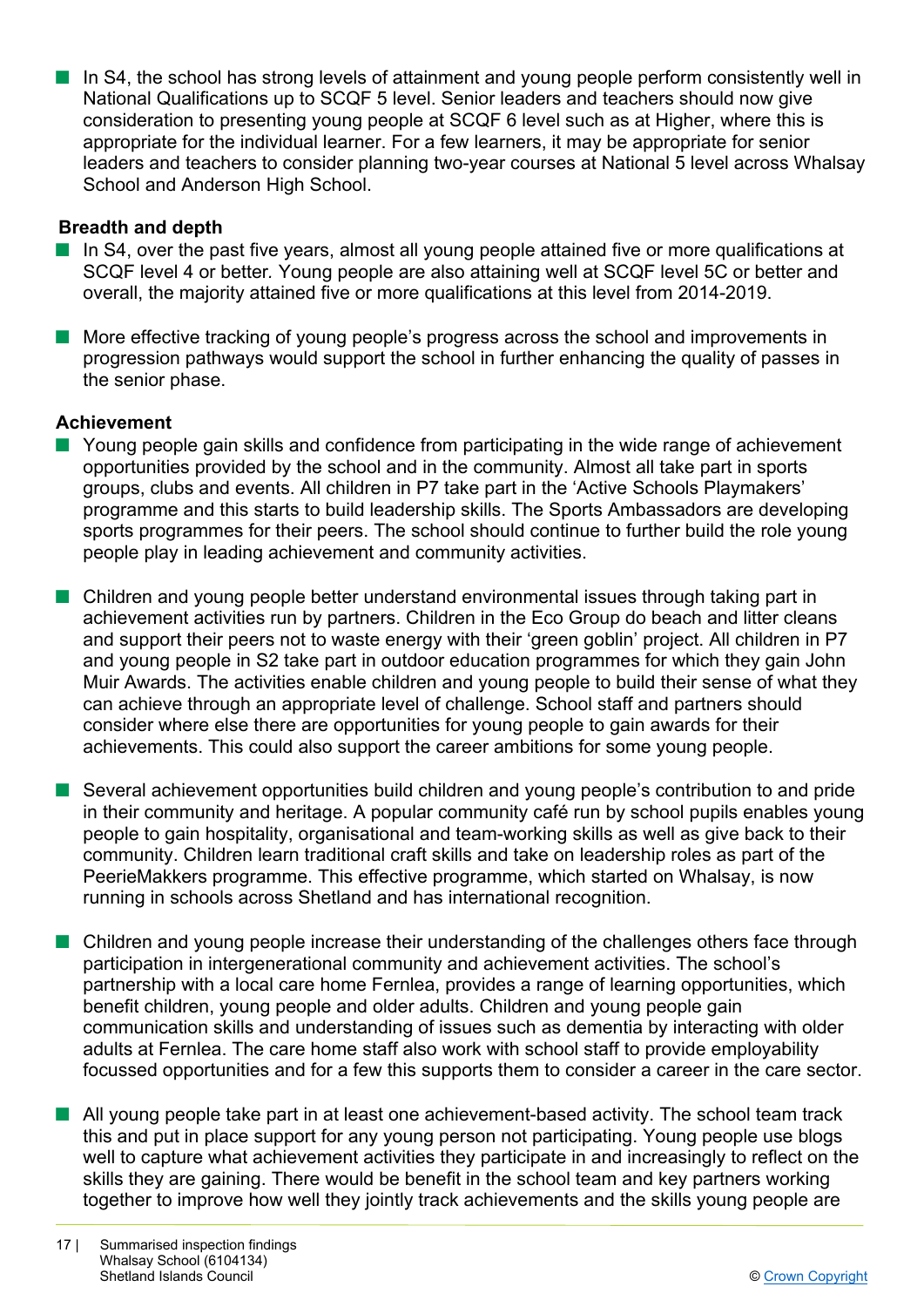gaining. This would support them to identify more robustly any individuals or cohorts at risk of underachieving and to plan for skills progression across provision.

## **Equity for all learners**

- Almost all young people reside in Scottish Index of Multiple Deprivation (SIMD) 7 and 8.
- Senior leaders and pupil support staff are using Pupil Equity Funding to support early interventions for children and young people who are not progressing well in their learning, or face barriers to their learning. Most pupils in targeted groups across the primary and secondary departments are closing key gaps in literacy and numeracy. A few young people have improved their attendance and had fewer referrals for behaviour.
- Upon completion of S4, young people almost always move on to Anderson High School. They report they are confident and feel well prepared for this next stage. In the past, they have also gone into employment or into further education. The school prepares young people well for transition into the next phase of their learning and provides an approach, which is tailored to the career goals of the individual young person. All young people move into positive destinations and have done so over a sustained period of time. This sits above both national and local authority levels.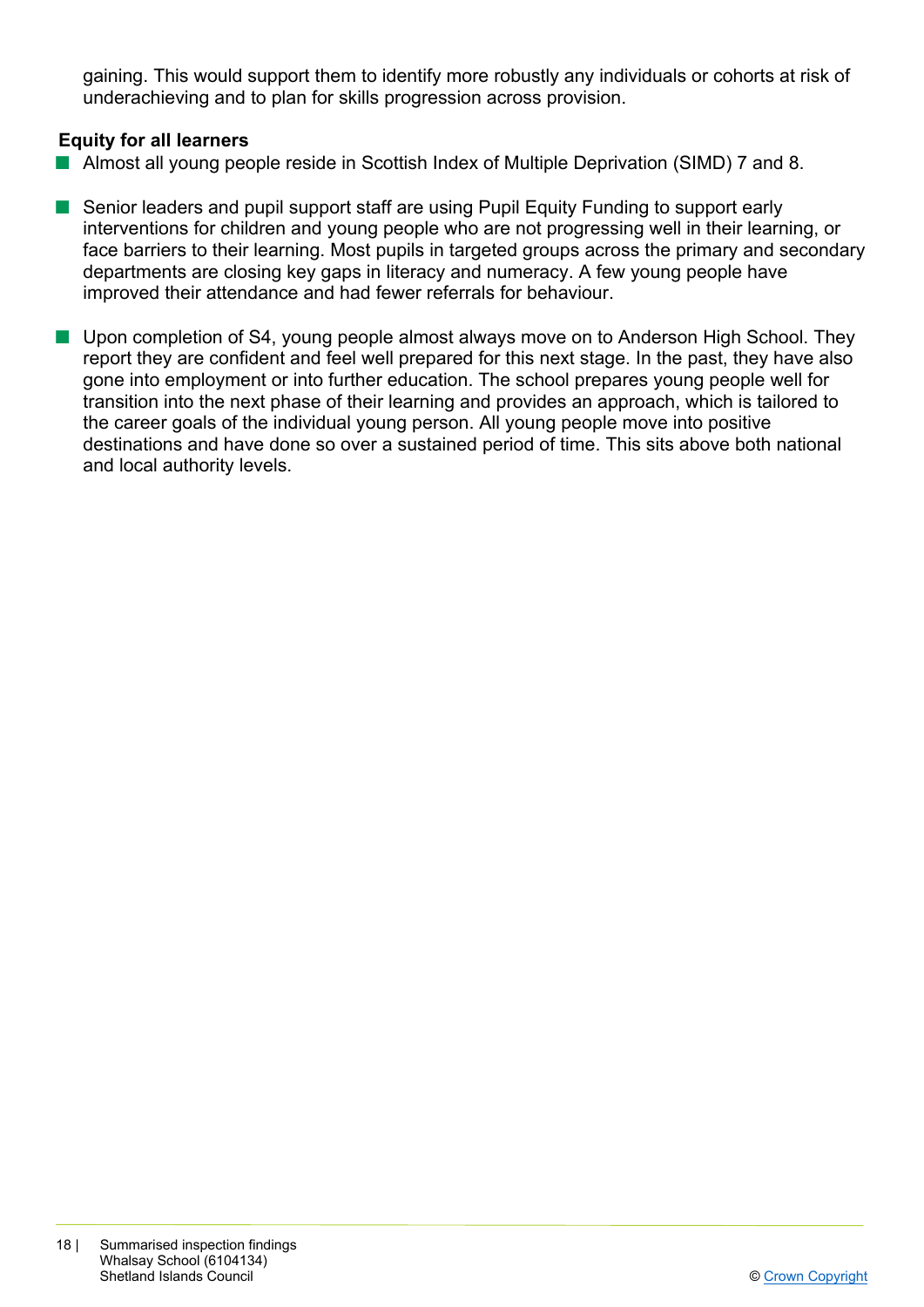#### **School Empowerment**

Staff empowerment. Partnership working

- n Teaching staff feel encouraged and enabled to take forward professional learning and to seek improvements in their practice. All have taken up opportunities for professional learning, including enhancing their leadership capabilities. Staff have shown confidence in designing and delivering relevant, innovative programmes such as engineering and rural skills. The evidence portrays a staff, most of whom feel empowered to take steps to improve the experiences which they offer children and young people. Senior staff should now recognise, and build on, the respect they themselves have earned for the progress they have achieved in the school. That recognition should enhance their confidence and capacity to take on more strategic remits, from early years to S4 and including all aspects of the school's work.
- n The school leadership team has a positive and open approach to working with partners. The school community is part of, and embedded in, the wider Whalsay community. In a few cases, formal partnership agreements are in place. In the majority of cases, the partnerships are more informal but remain effective. Feedback from most industry partners is gathered informally and used to inform next steps. Communication is regular and joint planning is evident. There is scope to improve shared evaluation between staff and partners. This would support a greater understanding of which activities have the strongest impacts and add most value.
- n Across the curriculum, there are a few employer links, which support well the school's partnership working with local industries. These partnerships have provided useful vocational experience for some young people and enhanced their learning journeys. In line with DYW priorities, the school has signed a successful partnership agreement with Whitefield Croft. This provides opportunities for young people to develop a range of practical rural skills that enhance their employability and career choices. The school also works closely with another major employer in Whalsay, Fernlea Care Home, to provide opportunities for intergenerational learning, as well as employability experiences. The school works well with Developing Shetland's Young Workforce, making good use of services and activities. For example, pupils have participated in the Shetland's school's Bridge Building Challenge, which promotes team-building activities within science, technology, engineering and mathematics. The school works productively with a few industry partners across several curriculum areas.